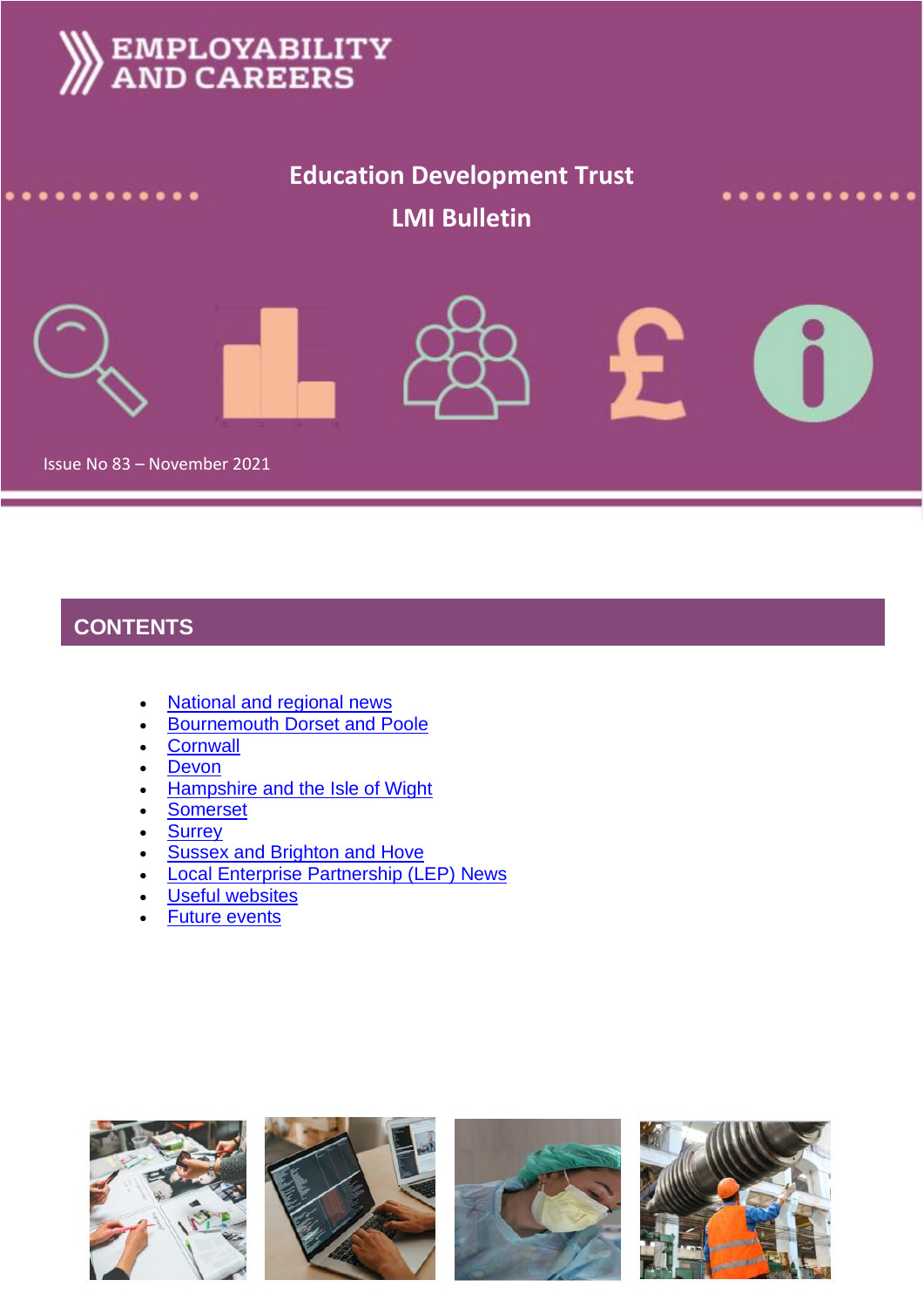# **NATIONAL AND REGIONAL NEWS**

## **[National Labour Market overview from ONS for October 2021](https://www.ons.gov.uk/employmentandlabourmarket/peopleinwork/employmentandemployeetypes/bulletins/uklabourmarket/october2021)**

The most recent data show the labour market continuing to recover.

- <span id="page-1-0"></span>The number of job vacancies in July to September 2021 was a record high of 1,102,000, an increase of 318,000 from its pre-pandemic (January to March 2020) level; this was the second consecutive month that the three-month average has risen over one million. All industry sectors were above or equal to their January to March 2020 pre-pandemic levels in July to September 2021, with Accommodation and food service activities increasing the most, by nearly 50,000 (59%).
- Unemployment is 1,510,000 down by 40,000 on last month's figures
- The ONS claimant figure for unemployed is 2,112,800 down by 51,100 on last month.
- Youth unemployment (including students) is 498,000 and has fallen by 40,000 on the quarter.
- The number of vacancies Jul Sep 2021 rose to 1,102,000 from the previous quarter (340,000).
- There are now 1.5 unemployed people per vacancy
- The employment rate is 75.3% (up by 0.1 percentage points on last month)

## **[Hundreds of postal workers needed in lead up to Christmas](https://www.mylondon.news/lifestyle/hundreds-royal-mail-temporary-christmas-21791356.amp)**

Hundreds of temporary posts are available with the Royal Mail across the UK, but particularly in London, as the build up to Christmas looms. A generous hourly pay is also on offer.

## **[Demand for Tech professionals on the increase](https://www.itpro.co.uk/business-strategy/careers-training/360952/uk-tech-jobs-increase-forfirst-time-since-pandemic)**

Accenture has reported a demand for tech professionals in the UK increased by 10% over the first six months of 2021. There is also "significant" demand for skills in emerging technologies and jobs in quantum computing and blockchain.

## **[Availability of workers falls](https://www.rec.uk.com/our-view/news/press-releases/report-jobs-hiring-activity-growth-accelerates-august-candidate-supply-drops-record-pace)**

The REC Report on Jobs for data between August 12th to 24th found that the availability of workers fell at an 'unpresented' rate with reasons such as employees deciding to switch roles due to the pandemic, fewer EU workers, furloughed staff and skill shortages.

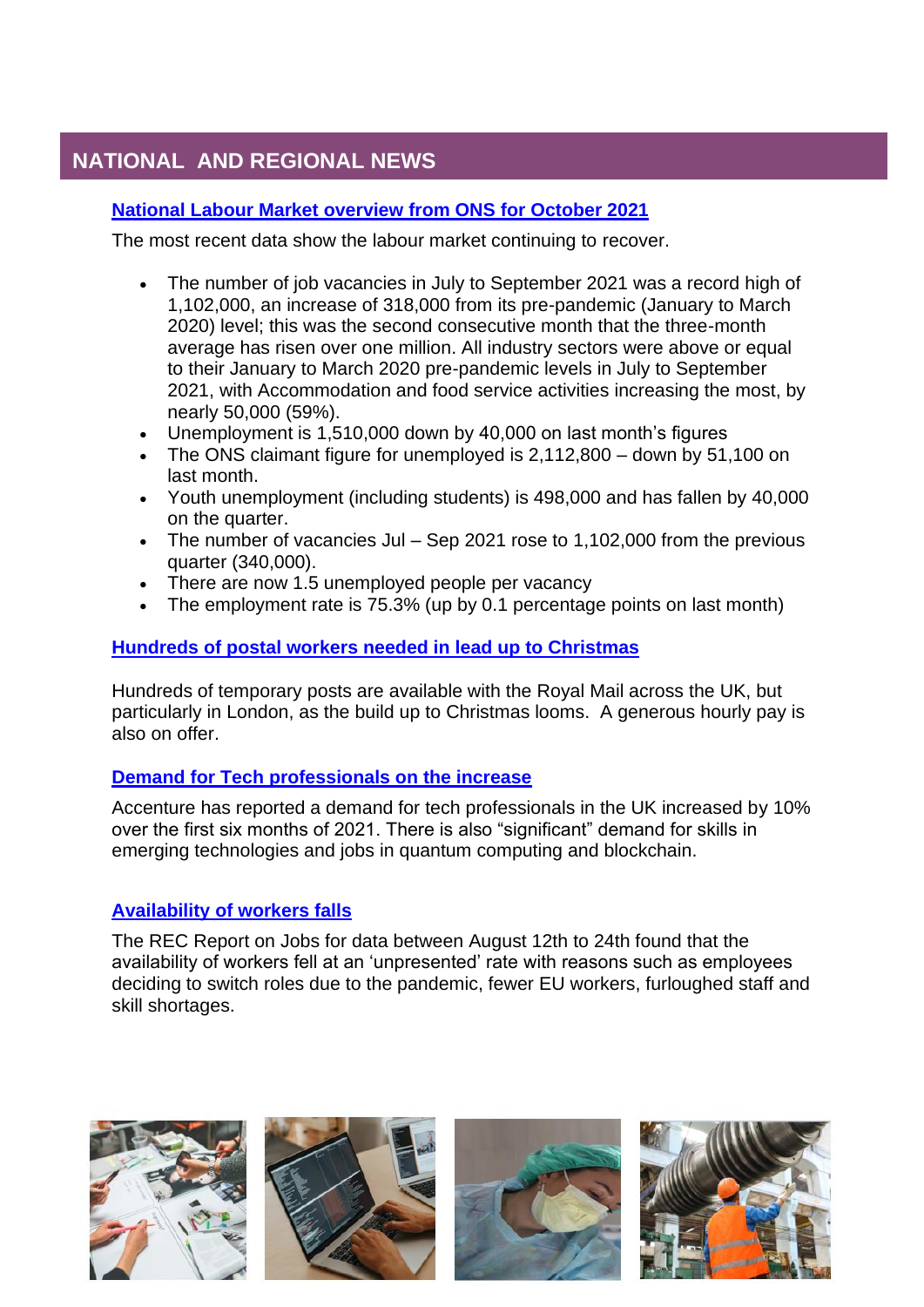## **[British Film Industry creates jobs](https://www.theguardian.com/media/2021/sep/12/streaming-demand-for-uk-shows-will-create-30000-film-and-tv-jobs)**

The Guardian report on the demand for British-made shows is creating 30,000 new jobs and train 10,000 people.

## **[Hydrogen fuel could create thousands of jobs](https://www.devonlive.com/news/uk-world-news/hydrogen-investment-could-create-25000-5911193)**

25,000 jobs could be created in the UK with the investment into the roll-out of hydrogen fuel.

## **[Ryanair recovery plans for job creation](https://www.independent.co.uk/business/ryanair-to-create-5-000-jobs-over-five-years-b1921138.html)**

As Ryanair recovers from the pandemic it announces the creation of 5,000 jobs over the next five years.

## **[Mrs Buckét recruiting](https://www.businessleader.co.uk/mrs-bucket-launches-first-recruitment-drive-hoping-to-recruit-100-new-employees/)**

Cleaning company Mrs Buckét are hoping to recruit 100 employees across the South West

## **[The impact of AI on UK employment and the demand for skills](https://assets.publishing.service.gov.uk/government/uploads/system/uploads/attachment_data/file/1023590/impact-of-ai-on-jobs.pdf)**

According to this report AI and related technologies should not cause mass technological unemployment, but the analysis suggests that they may well lead to significant changes in the structure of employment across occupations, sectors and regions of the UK. The effects may be relatively small over the next five years but could become more material over the next 10 - 20 years. Analysis also suggests that these technological changes may also add to income inequalities which may tend to favour people with higher education and skills levels, who also tend to have higher earnings levels.

As of 1<sup>st</sup> October, the Government's Coronavirus Job Retention Scheme came to an end. This was first announced in March 2020 and set to end in May of last year. It has since been extended several times, however, in the hopes it would prevent a spike in unemployment that would have otherwise been expected given the sharp economic downturn.

Cebr's May 2020 forecasts expected unemployment to peak at 3.3 million (9.6%). In reality, however, due partly to the extended furlough scheme, this proved less bleak than predicted with a peak of 1.8 million (5.2%).

Of the 225,000 expected to end up unemployed, most are predicted to be in the arts, entertainment and recreation industry or one of the lines of work falling under the 'other service activities' label which includes membership organisations, beauty services, repairs and cleaning. These are not the industries with the highest number

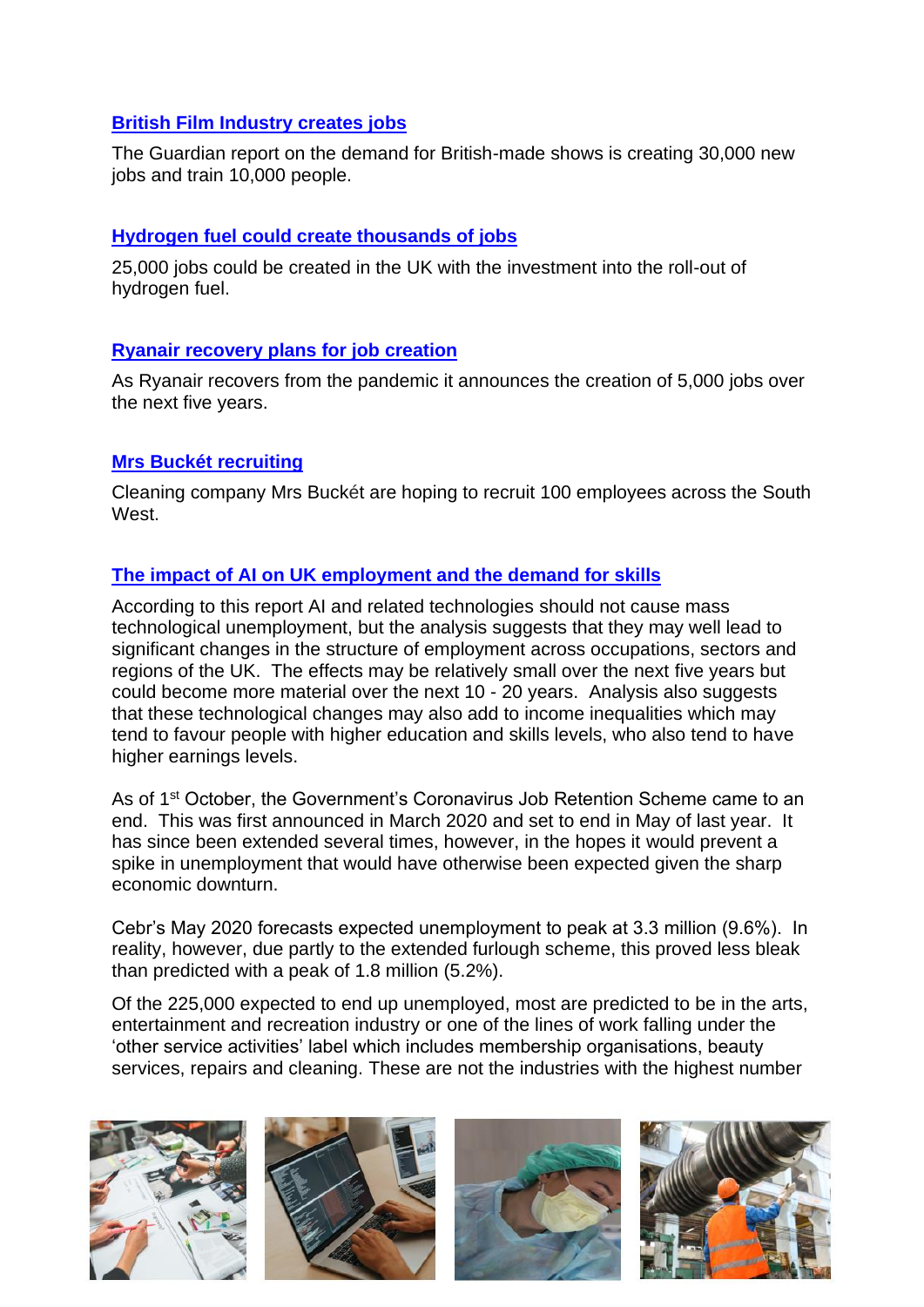of furloughed staff, but the ones with the greatest mismatch between the number of furloughed staff and vacancies.

The report available via the [link](https://cebr.com/reports/1-in-5-furloughed-workers-set-to-become-unemployed-with-those-in-arts-and-entertainment-especially-vulnerable/) depicts the number of vacancies in a given industry as a share of furloughed staff. While the two are not directly comparable due to other considerations such as location of the vacancy and occupation, this is a useful highlevel measure of how easy it will be for those coming off of furlough to find a job within the same sector.

The government have pledged £500 million to expand the [Plan for Jobs,](https://www.gov.uk/government/news/500-million-plan-for-jobs-expansion) announced last month, which is designed to support workers leaving the furlough scheme, unemployed people over 50 back into work, young people aged 16 - 24 on universal credit to benefit from the K[ickstart Scheme \(extended to March 2022\) and help for](https://www.bbc.co.uk/news/business-58881124)  those on the lowest wages.

## **[Highest number of vacancies since 2001](https://www.bbc.co.uk/news/business-58881124)**

The BBC report on a new record high in the number of job vacancies as figures show 1.1 million vacancies between July and September according to ONS. The largest increase was for the retail and motor vehicle sector.

## **[Huge UK shortage of Registered Nurses](https://amp.theguardian.com/society/2021/oct/09/nursing-crisis-sweeps-wards-as-nhs-battles-to-find-recruits)**

The Guardian reports on the number of nursing vacancies unfilled within the UK, revealing that there are around 39,000 vacancies for registered nurses. The government has set a target to increase the number of NHS nurses by 50,000 by 2025.

## **[Care sector needs more people](https://www.bbc.co.uk/news/health-58884651)**

Analysis from Skills for Care finds that the care sector has more jobs unfilled than before the pandemic, with over 100,000 posts to fill across the UK. Job retention is also proving to be a problem. The government are providing extra funding and planning a regular recruitment drive to counteract the issue.

## **[Amazing Apprenticeships –](https://amazingapprenticeships.com/resource/parents-and-carers-pack-october-21/) Parents' Packs**

The October parents' packs are available on the Amazing Apprenticeships website.

## **[Domino's recruitment drive](https://www.bbc.co.uk/news/business-58910124)**

Domino's Pizza chain have announced they intend to hire over 8,000 drivers in the UK and Ireland for seasonal work in the lead up to Christmas. Domino's have stressed that most jobs are permanent.

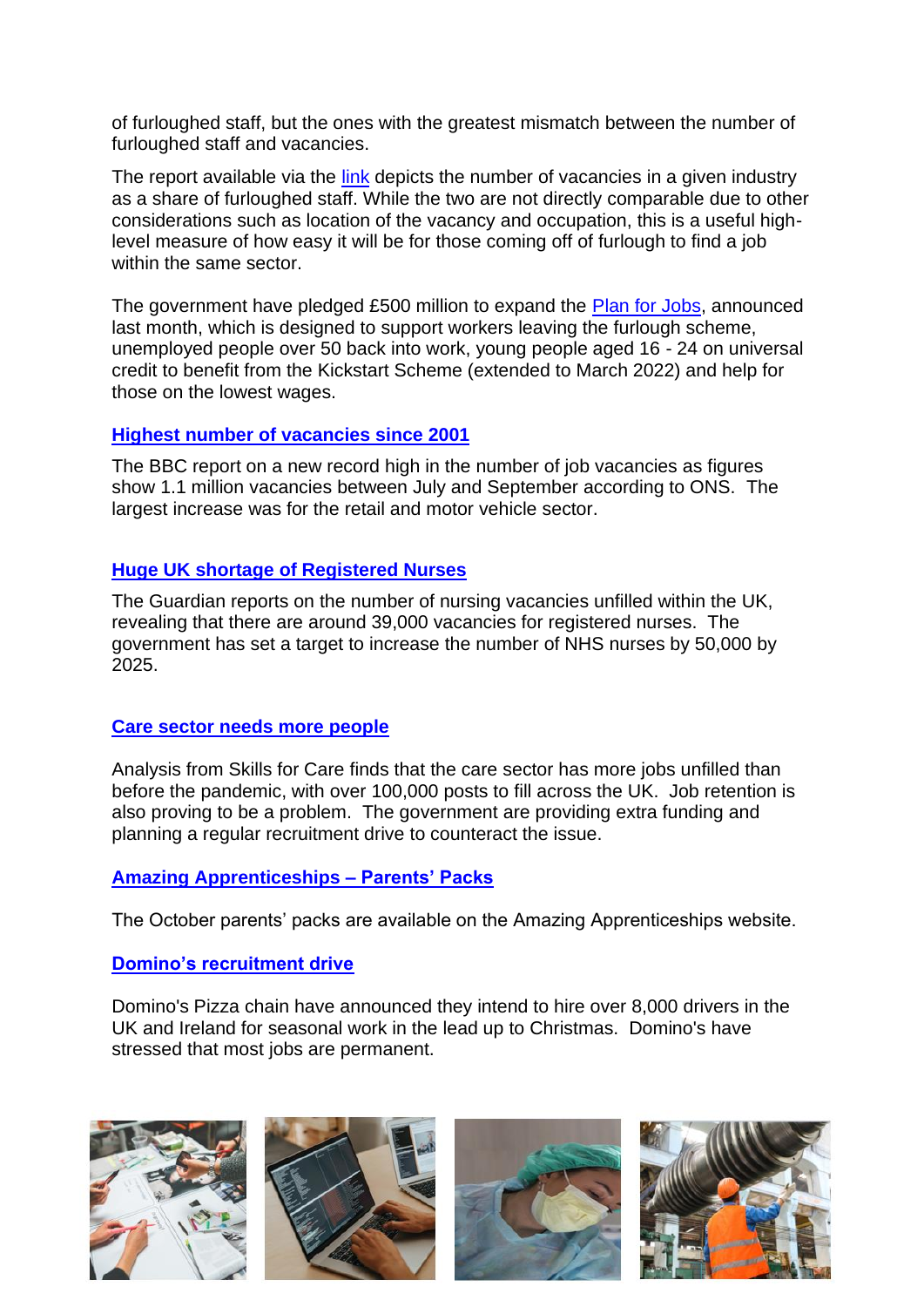## **[Travelodge recruitment drive](https://www.plymouthherald.co.uk/news/uk-world-news/travelodge-recruiting-750-people-across-5955968)**

Travelodge's autumn recruitment drive aims to fill 750 vacancies across the UK. Positions include posts for receptionists, bar staff and managers and the company are offering both full and part-time positions with flexible working hours.

## **[Encouraging young people to embark on an Engineering career](https://teweek.org.uk/)**

Tomorrow's Engineer week which runs from 8 -12 November, aims to challenge outdated perceptions of engineering by highlighting to young people that engineering is a creative, problem-solving, exciting career that improves the world around us. This year, it places an emphasis on demonstrating how engineering careers can contribute to tackling climate change and achieving net-zero carbon emissions.

For more information and resources visit: [www.teweek.org.uk.](http://www.teweek.org.uk/) For more information on enthusing students to take up in green engineering see [link.](https://www.tes.com/news/spark-pupil-interest-green-engineering-jobs-schools-climate-change-design-technology)

# <span id="page-4-0"></span>**BOURNEMOUTH DORSET AND POOLE**

## **[M & S to close in Dolphin Centre](https://www.bournemouthecho.co.uk/news/19642456.marks-spencer-pooles-dolphin-centre-close-january/)**

The closure of Marks and Spencer in Poole's Dolphin Centre has been announced by the Bournemouth Echo. The long-established store will close its doors in January. This will leave nine M & S stores across Dorset.

## **[Broadband provider creates jobs for county](https://www.bournemouthecho.co.uk/news/19597324.jobs-created-full-fibre-broadband-provider-wessex-internet/)**

The Bournemouth Echo report the Blandford-based Wessex Internet are to create over 100 jobs over the next year as full fibre broadband is rolled out across the county. Most of the jobs are based in Dorset with some construction vacancies in Somerset also.

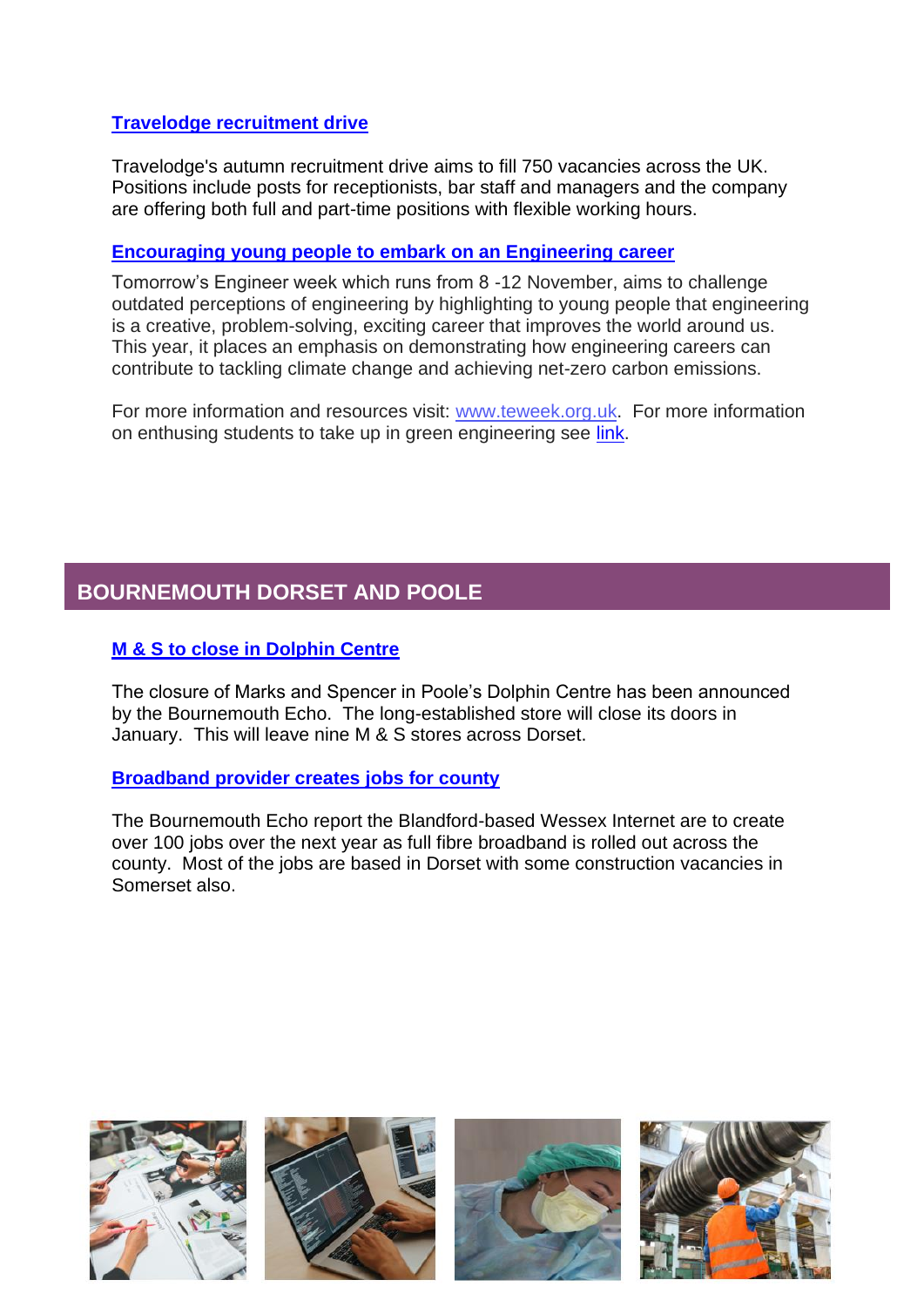# <span id="page-5-0"></span>**CORNWALL AND THE ISLES OF SCILLY**

## **[Assembly Line Workers required in Truro](https://www.inyourarea.co.uk/news/chacewater-eco-manufacturing-firm-launches-recruitment-drive/)**

Kensa Heat Pumps are looking to recruit Assembly Line Workers in Truro.

#### <span id="page-5-1"></span>**S DEVON**

## **[More Social Workers required by Devon County Council](https://www.bbc.co.uk/news/uk-england-devon-58514586)**

Devon County Council have announced they are struggling to recruit Social Workers.

## **[Skills Launchpad Plymouth](https://www.business-live.co.uk/enterprise/plymouths-skills-launchpad-opens-bid-21595671)**

Skills Launchpad Plymouth has opened in Plymouth and is aimed at helping people to access skills, training, education and jobs.

## **[Cultural complex opens near Watchet harbour](https://www.onioncollective.co.uk/eastquay-development-watchet)**

A new creative complex opened last month near Watchet harbour which includes art galleries and studios, a paper mill, a geology workshop, a print studio, a restaurant and five self-catering holiday pods. It also provides education space. The build supports the cultural regeneration of the area which will also run year-round music, theatre and film events.

## **[Plymouth's cruise ship industry looks promising](https://www.business-live.co.uk/economic-development/cruise-ship-visits-set-bring-21718582)**

Business Live report on anticipated economic boost to Plymouth as a cruise ship port with a number of large cruise liners already set to dock there in 2022**.** Within the next five years the city has its sights set on becoming one of the 'premier destinations' for cruise liners which will in turn attract tourists and create jobs for the area.

![](_page_5_Picture_12.jpeg)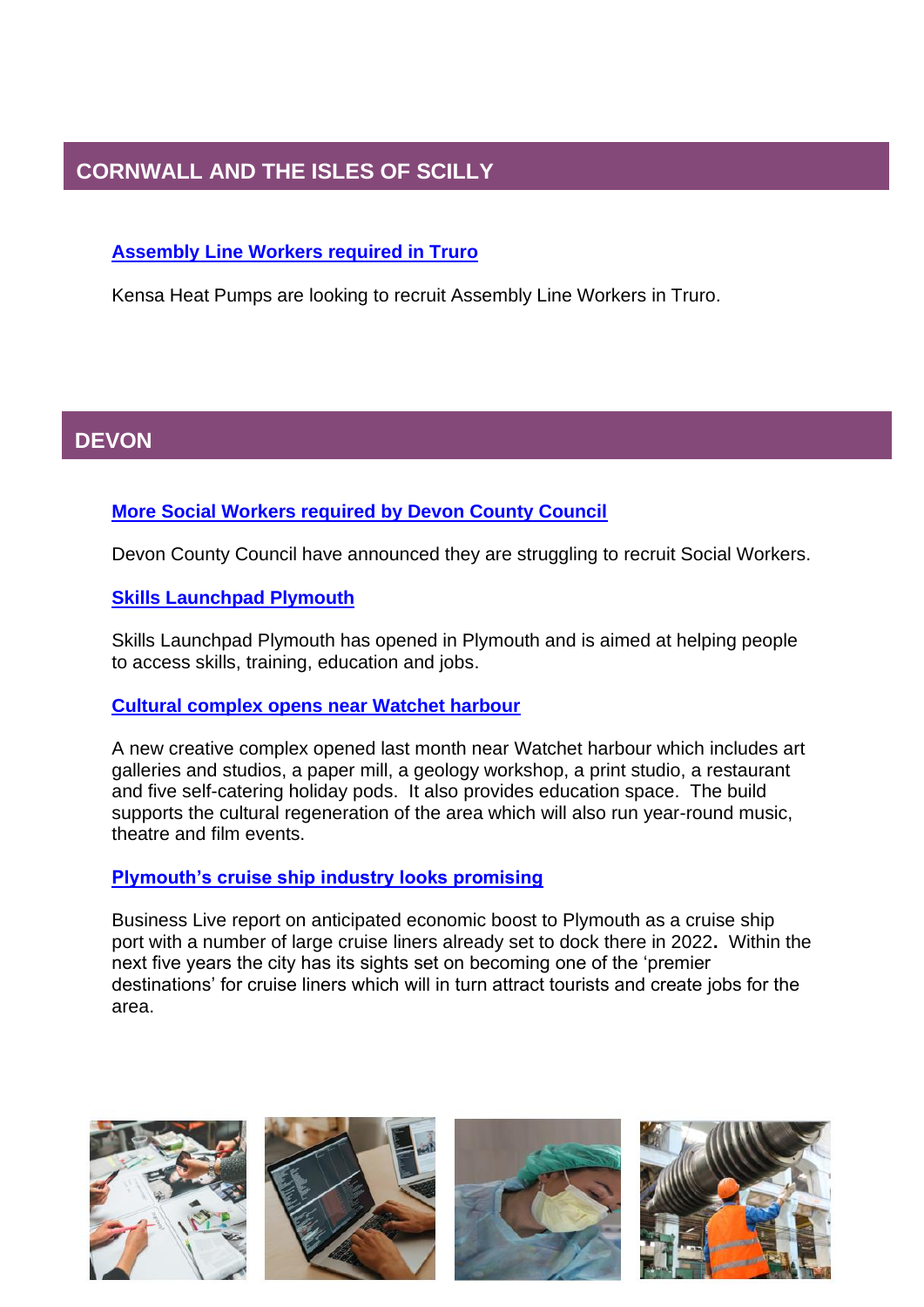**[Devon entrepreneurs offered support](https://www.business-live.co.uk/enterprise/plymouths-oceansgate-marine-enterprise-centre-21806004)**

A business start-up support club has begun in Plymouth's Oceansgate marine enterprise centre to support entrepreneurs with a free series of workshops.

**Jobs for Devon in [Healthcare with full training provided](https://www.devonlive.com/news/devon-news/uk-digital-care-firm-create-5998060)**

Healthcare provider Cera have announced the creation of 375 jobs in Plymouth and South Devon, including Plympton, Plymstock, Wembury and Kingsbridge. Full training will be provided.

# <span id="page-6-0"></span>**HAMPSHIRE AND THE ISLE OF WIGHT**

## **[New development in Ringwood creates job potential](https://www.bournemouthecho.co.uk/news/19585417.multi-million-pound-office-development-approved-ringwood/)**

The Daily Echo report on the approval of an office development in Crow Lane, Ringwood which has the potential to create 200 jobs. The development will take 12 months to construct.

## **[New hotel in Romsey to create jobs](https://www.dailyecho.co.uk/news/19645652.hotel-plans-former-ordnance-survey-site-approved/)**

70 jobs are to be created with the green light being given for a new hotel on the old Ordnance Survey site in Romsey. This will include 30 permanent jobs and 40 'direct and indirect' jobs.

# <span id="page-6-1"></span>**SOMERSET**

## **[Hinkley Power Point C power station](https://www.somersetcountygazette.co.uk/news/19609958.3-600-firms-22-000-workers-growing---five-years-18bn-hinkley-c-construction/)**

Somerset County Gazette has provided an update on the work at Hinkley Power Point C power station. There are 6,300 people on site at this time and the number of people working on the power station across Britain has reached 22,000.

![](_page_6_Picture_12.jpeg)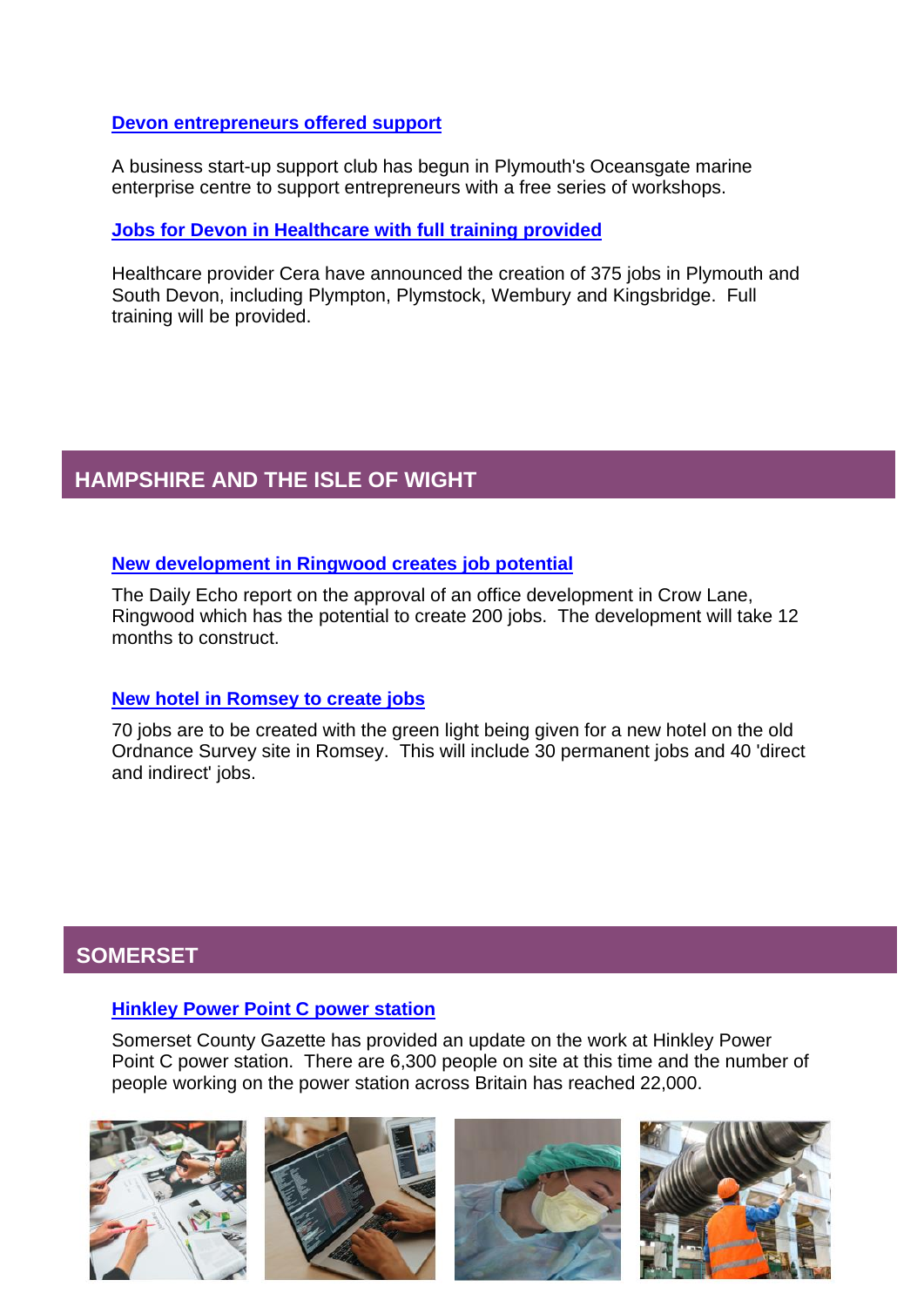74,000 people across Britain are due to work on the construction side of the project and numbers are expected to increase by 8,500 in the next 18 months as they move into the post-pandemic phase and construction and manufacturing is stepped up. 800 apprentices have so far been trained.

## **[Somerset charity grants](https://www.inyourarea.co.uk/news/grants-available-to-boost-new-business-for-young-people-in-somerset/)**

Two grants are available in Somerset to help young people access financial help into work.

**Enterprise grants** are available to 18 - 30 year old people not in employment, education or training to enable them to start their business with grants of up to £1000 for those who are successful.

In addition Training and **Employment Support grants** could be available for 16 - 30 year olds to help with the cost of essential training or to start a new job. Grants of up to £500 are available on this programme.

## **[Somerset employers highlighted for employing ex-offenders](https://www.somersetlive.co.uk/news/ex-offenders-offered-second-chance-5992244)**

Yeo Valley, Bouyges, Acorn Recruitment, Purple Hire Solutions and Trade Windows have been recognised as companies in Somerset who are employing ex-offenders. The YOUNITED Flag award encourages companies to employ ex-offenders, rewards those that do so.

# <span id="page-7-0"></span>**SURREY**

Below is a graph depicting the employers with the most online vacancies in the last three months in Surrey:

![](_page_7_Picture_9.jpeg)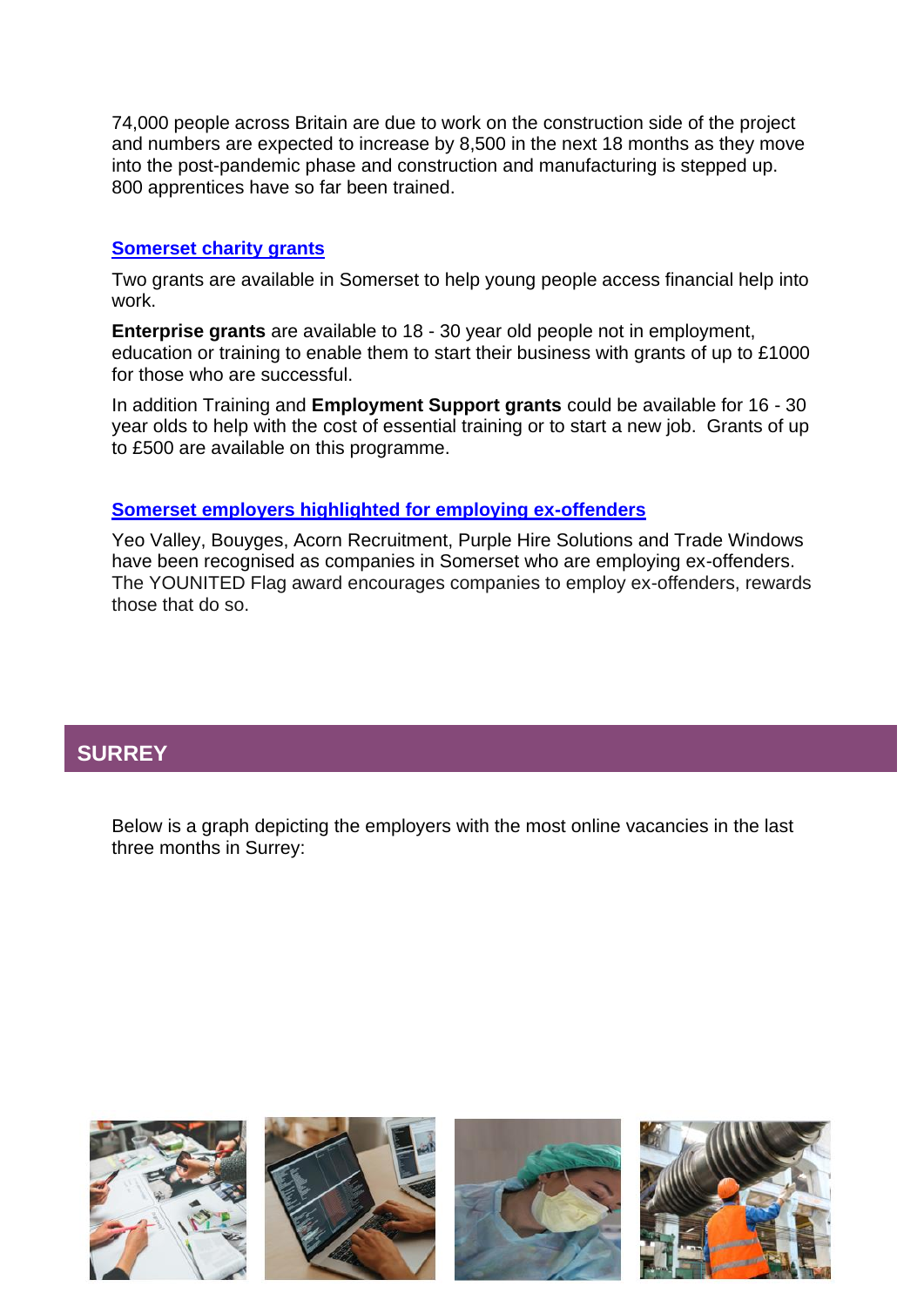![](_page_8_Figure_0.jpeg)

# <span id="page-8-0"></span>**SUSSEX**

## **[Demand for Uber drivers in Brighton](https://www.theargus.co.uk/news/19594217.uber-recruiting-drivers-brighton-demand-increases-20-percent/)**

The Argus reports on the demand for Uber drivers in Brighton where they are looking to recruit 400 drivers to cope with a twenty per cent increase in demand compared to pre-pandemic times.

# <span id="page-8-1"></span>**LOCAL ENTERPRISE PARTNERSHIPS (LEP) NEWS**

## **[State of the Art Welding facility opens at City College](https://heartofswlep.co.uk/news/city-college-plymouth-opens-new-futuristic-augmented-reality-welding-suite/)**

Thanks to the Heart of the South West LEP's finance, City College Plymouth have been able to open a state-of-the-art Augmented Reality Welding Suite which enables both experienced and trainee students to practise their welding and construction

![](_page_8_Picture_7.jpeg)

![](_page_8_Picture_8.jpeg)

![](_page_8_Picture_9.jpeg)

![](_page_8_Picture_10.jpeg)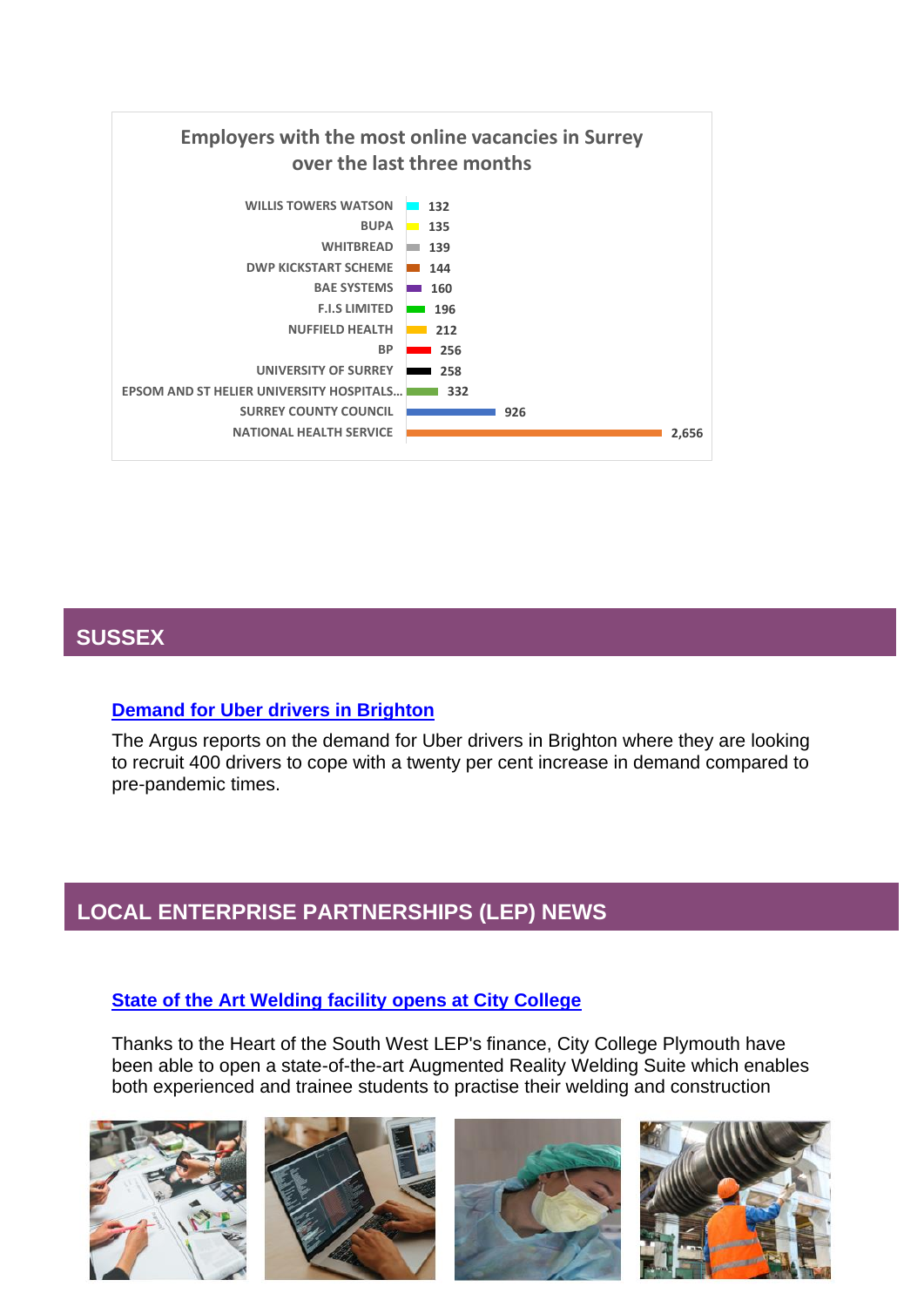skills. This facility supports the development of abilities of fabricators, pipe fitters and product marine engineers to upskill and meet the demand within the community for these industries**.**

# <span id="page-9-0"></span>**USEFUL WEBSITES**

- Teaching in FE <https://www.teach-in-further-education.campaign.gov.uk/>
- Stacey Dooley's Fresh Starts series which follows people's journeys of starting again in life, making career changes, learning new skills, and dealing with change.<https://www.bbc.co.uk/programmes/p09g4d64/episodes/player>
- Amazing Apprenticeships have launched a new short film which turns the spotlight on apprentices and their employers. They have also produced some new factsheets on apprenticeships <https://amazingapprenticeships.com/resources/>
- Ministry of Defence Police <https://www.mod.police.uk/>
- HGV training <https://logistics.org.uk/skills> [www.rha.uk.net/backtodriving](http://www.rha.uk.net/backtodriving)
- Flexible working Home [Find Your Flex](https://jobs.findyourflex.co.uk/)

# <span id="page-9-1"></span>**FUTURE EVENTS**

•  $3<sup>rd</sup>$  November – Reading Jobs Fair – Reading Town Hall – 10.00 am – 1.00 pm - [https://www.thejobfairs.co.uk/network/jobseeker/event-guides/job-fairs-in](https://www.thejobfairs.co.uk/network/jobseeker/event-guides/job-fairs-in-reading)[reading](https://www.thejobfairs.co.uk/network/jobseeker/event-guides/job-fairs-in-reading)

![](_page_9_Picture_10.jpeg)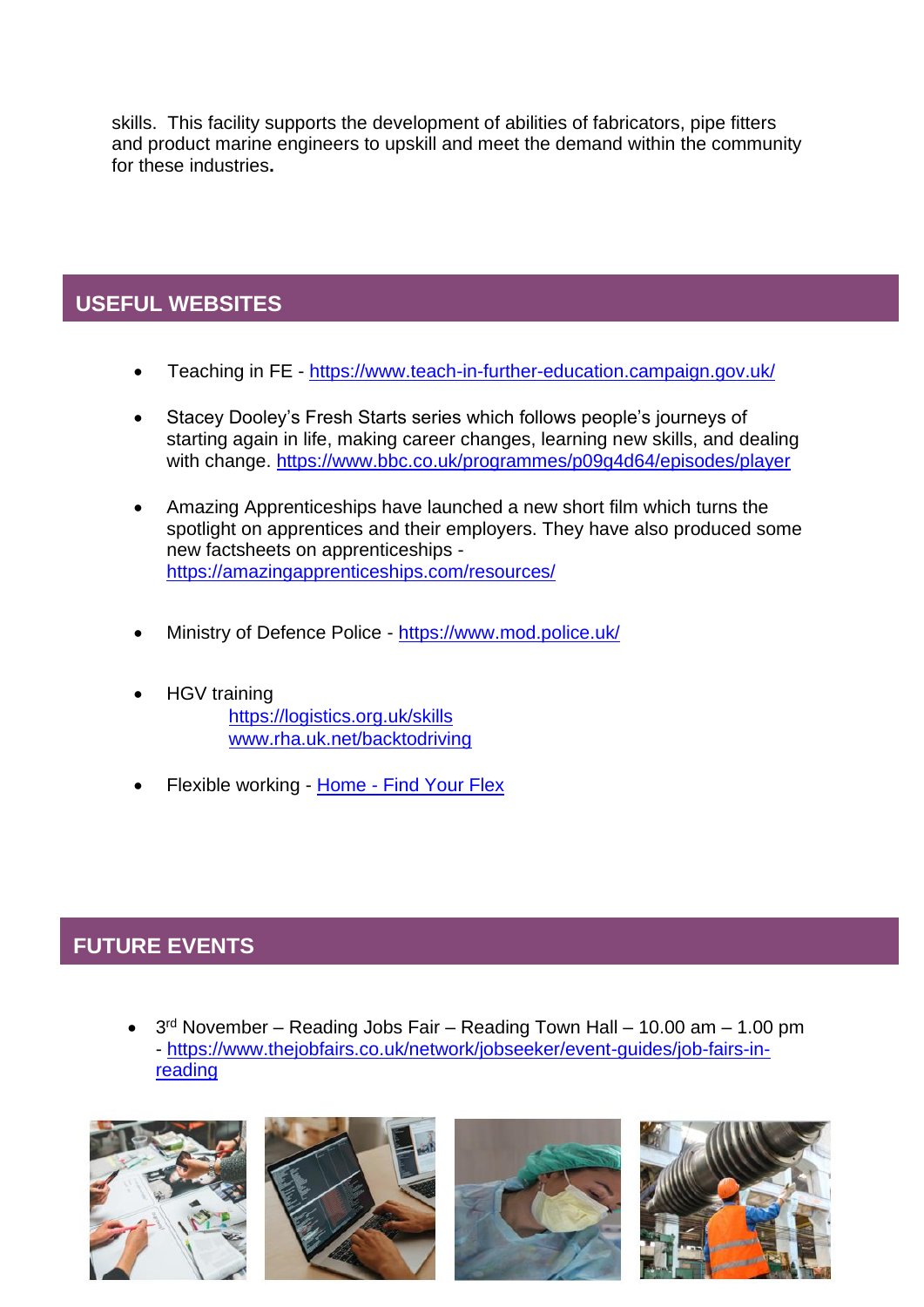- 5th November Southampton Careers Fair St Mary's Stadium 10.00 am 2.00 pm – <https://www.ukcareersfair.com/event/southampton-careers-fair>
- Tomorrow's Engineers Week 8<sup>th</sup> 12<sup>th</sup> November [www.teweek.org.uk](http://www.teweek.org.uk/)

![](_page_10_Picture_2.jpeg)

- 13th November Nursing Careers for Brighton Brighton Metropole from 10.00 am – 4.30 pm - <https://live.nursingtimes.net/brighton>
- 26th November Southampton Jobs Fair St Mary's Stadium 10.00 am 1.00 pm - [https://www.eventbrite.co.uk/e/southampton-jobs-fair-tickets-](https://www.eventbrite.co.uk/e/southampton-jobs-fair-tickets-153548871809)[153548871809](https://www.eventbrite.co.uk/e/southampton-jobs-fair-tickets-153548871809)
- 26th November Portsmouth Careers Fair 10.00 am 2.00 pm at Fratton Park Portsmouth - [https://www.eventbrite.co.uk/e/portsmouth-careers-fair-tickets-](https://www.eventbrite.co.uk/e/portsmouth-careers-fair-tickets-148771675085)[148771675085](https://www.eventbrite.co.uk/e/portsmouth-careers-fair-tickets-148771675085)
- Three CPD sessions are available from Maritime Careers. These are:

4 th November - Workboats with SERCO and Border Force - Serco maritime Services [https://www.serco.com/eu/sector-expertise/defence/maritime](https://protect-eu.mimecast.com/s/DS7kCnxp4C7J3BXH9vylc?domain=serco.com)[services](https://protect-eu.mimecast.com/s/DS7kCnxp4C7J3BXH9vylc?domain=serco.com) will be talking about careers with them, supporting the movement of Royal Navy Ships in harbours around the UK. Border Force will be talking about working with them in their maritime division. (Apprenticeships available)

7<sup>th</sup> December - Ports and Harbours with the British Ports Association

9<sup>th</sup> November - Water Sports careers and careers as instructors with the Royal Yachting - <https://www.rya.org.uk/> are delivering this session on water sport careers and careers as instructors. (Apprenticeships available)

For more information visit: [https://www.maritimeuk.org/events/careers/](https://protect-eu.mimecast.com/s/pYnLC1W8AiMR0lBSL0D1l?domain=maritimeuk.org/)

- 26th and 27th November 9.30 am 4.30 pm Skills London for anyone aged 15 - 24 - [https://prospectsevents.co.uk/our-events/skills-london/skills-london-2021-](https://prospectsevents.co.uk/our-events/skills-london/skills-london-2021-2/) [2/](https://prospectsevents.co.uk/our-events/skills-london/skills-london-2021-2/)
- 26th November Bristol Careers Fair Ashton Gate Stadium -10.00 am 2.00 pm - <https://www.ukcareersfair.com/event/bristol-careers-fair>

![](_page_10_Picture_13.jpeg)